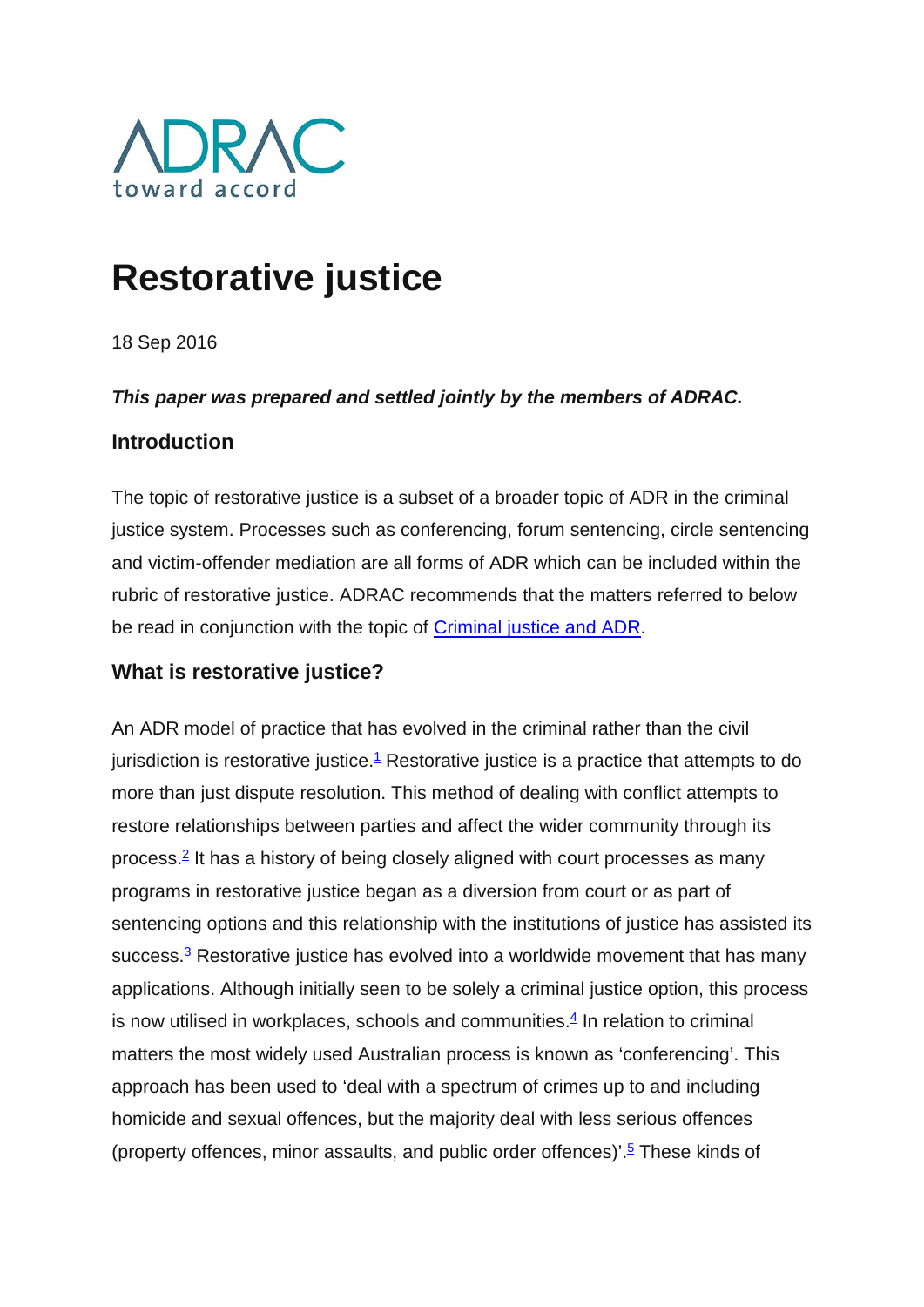processes sometimes are described as efforts to heal the negative effects of conflict and deal with the aftermath on communities.

#### **Does Restorative Justice and Conferencing Work?**

Kathleen Daly argues that restorative justice has a 'mythic' quality associated with claims of Indigenous origins and that these claims are far from the truth. $6$  Whatever its origins the use of restorative justice to deal with the aftermath of selected criminal actions and with other disputes has grown significantly in Australia since the 1990s. Juvenile justice conferencing is available in most States.<sup>7</sup> A long-term study has been carried out in South Australia to investigate the effectiveness of this sentencing or diversion option in the justice system and the results indicates positive outcomes for both offenders and victims. $8$  These positive outcomes have been replicated in international studies.<sup>9</sup> However, many critique restorative justice initiatives, in particular due to the potential power imbalances that are inherent in the process. For instance, there have been debates about whether these processes are appropriate for victims of serious crimes such as sexual assault.<sup>10</sup> The effectiveness of any program will depend upon the model chosen and the role of the third party who facilitates the process, as well as associated case management initiatives. $11$ 

#### **History in Australia**

The New Zealand courts were one of the first to adopt a conferencing model and Neq Zealand passed legislation in 1989, *The Children, Young Persons and Their*  Families Act 1989.<sup>[12](http://www.adrac.org.au/adr-mapping/restorative-justice#note12)</sup> In Australia conferencing began with a police-run process known as the *Wagga Wagga* model,<sup>13</sup> and other States and institutions have evolved their own practices adopting a variety of third party approaches. For example, in Victoria a small conferencing program has operated in the juvenile justice jurisdiction since 1995. $\frac{14}{1}$  A pre-sentence diversionary pilot program began in the Melbourne Children's Court and was operated by a non-government organization with nonpolice facilitators. The process has continued through a variety of non-government providers, such as Anglicare and Jesuit Social Services, and was significantly expanded in October 2006.<sup>15</sup> In Victoria conferencing operated without a specific legislative base until 2006 when conferencing was added as a sentencing option under s 415(1) *Children, Youth and Families Act 2005* (Vic).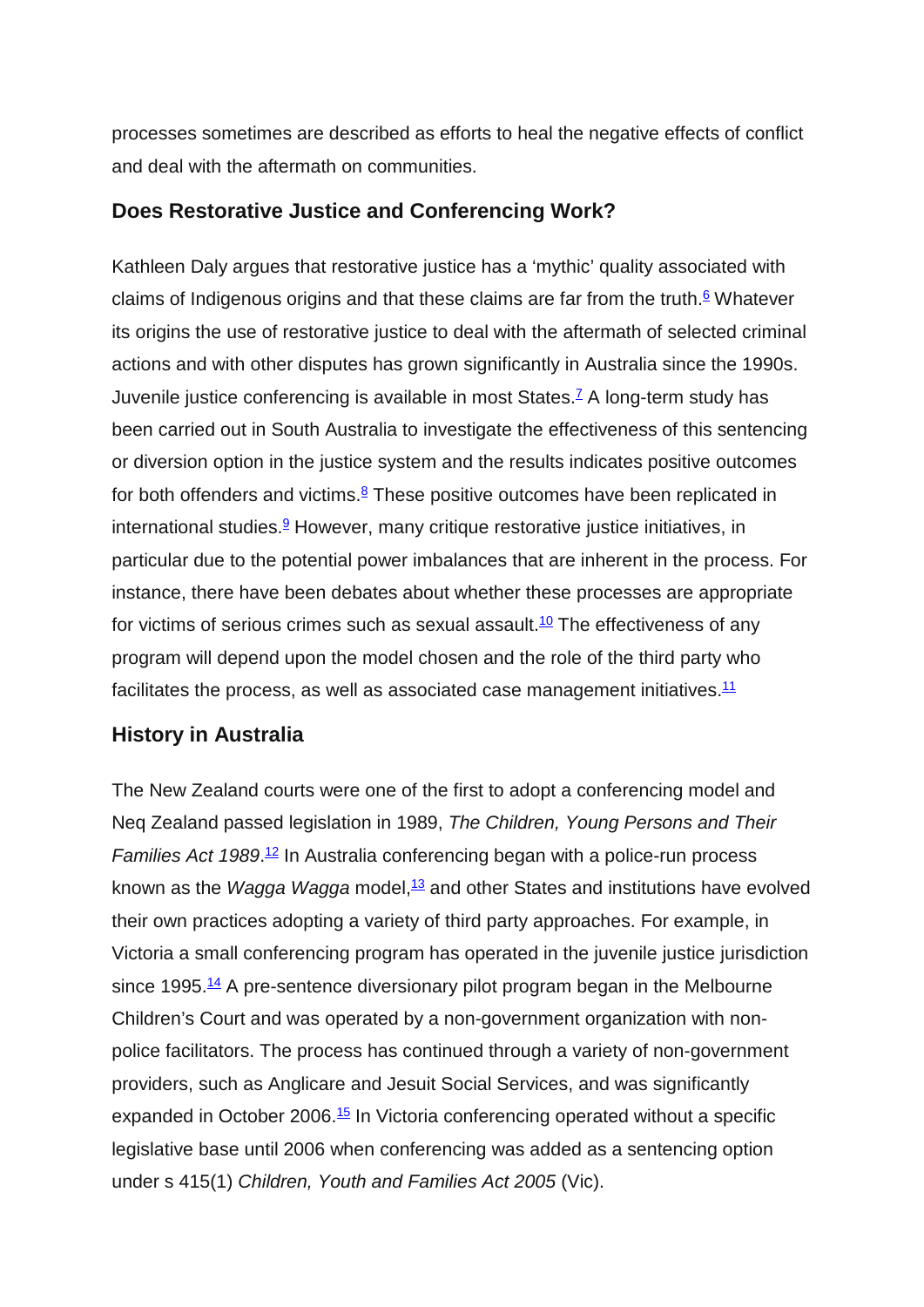There is increased institutional acceptance of restorative justice and conferencing in Victoria. Recently, restorative justice was integrated into the operation of a multijurisdictional court, the Collingwood Neighbourhood Justice Centre, through the passing of the *Courts Legislation (Neighbourhood Justice Centre) Act 2006* (Vic). Along with therapeutic jurisprudence, the restorative justice philosophy underpins the operation of the court. Under s 1, the legislation explicitly includes a commitment to therapeutic jurisprudence and restorative justice. In Queensland, ACT and NSW there are successful conferencing models operating which have seen high satisfaction rates from participants. In 2013 restorative justice national guidelines were introduced to provide guidance on practice and training.<sup>16</sup> Many training programs have evolved and there has been an increased emphasis on skill development in the form of competency-based learning. For instance, the Victorian Association for Restorative Justice released details of a voluntary accreditation system in 2009 based on the new voluntary mediation accreditation system.<sup>17</sup>

The dynamics of the conferencing process differ from mediation in that restorative justice conferencing frequently articulates a philosophy of repairing harm and explicitly apologising for wrongdoing. This is particularly the case in the context of criminal offences but may also apply in circumstances such as school bullying, workplace conflict and community building. This philosophy differs from mediation which aims to resolve a problem, dispute or conflict. This problem-solving rhetoric does not necessarily require apology or acknowledgement of any harm. In a mediation the third party will generally emphasize that no decision needs to be made about the substantive issues in dispute. In the civil jurisdiction, the fear of litigation arising from an apology may also be one of the reasons that mediation frequently avoids acknowledgement of harm.<sup>18</sup> Mostly, in conferencing in the criminal justice context a wide range of people will attend the conference including family members, police, support people such as youth workers, victims and victim support workers.

#### **Theory of restorative justice**

The well-known academic John Braithwaite provided a paradigm for offender rehabilitation<sup>19</sup> adopted by many practitioners and agencies using conferencing. Many models of practice developed from his theory of re-integrative shaming. The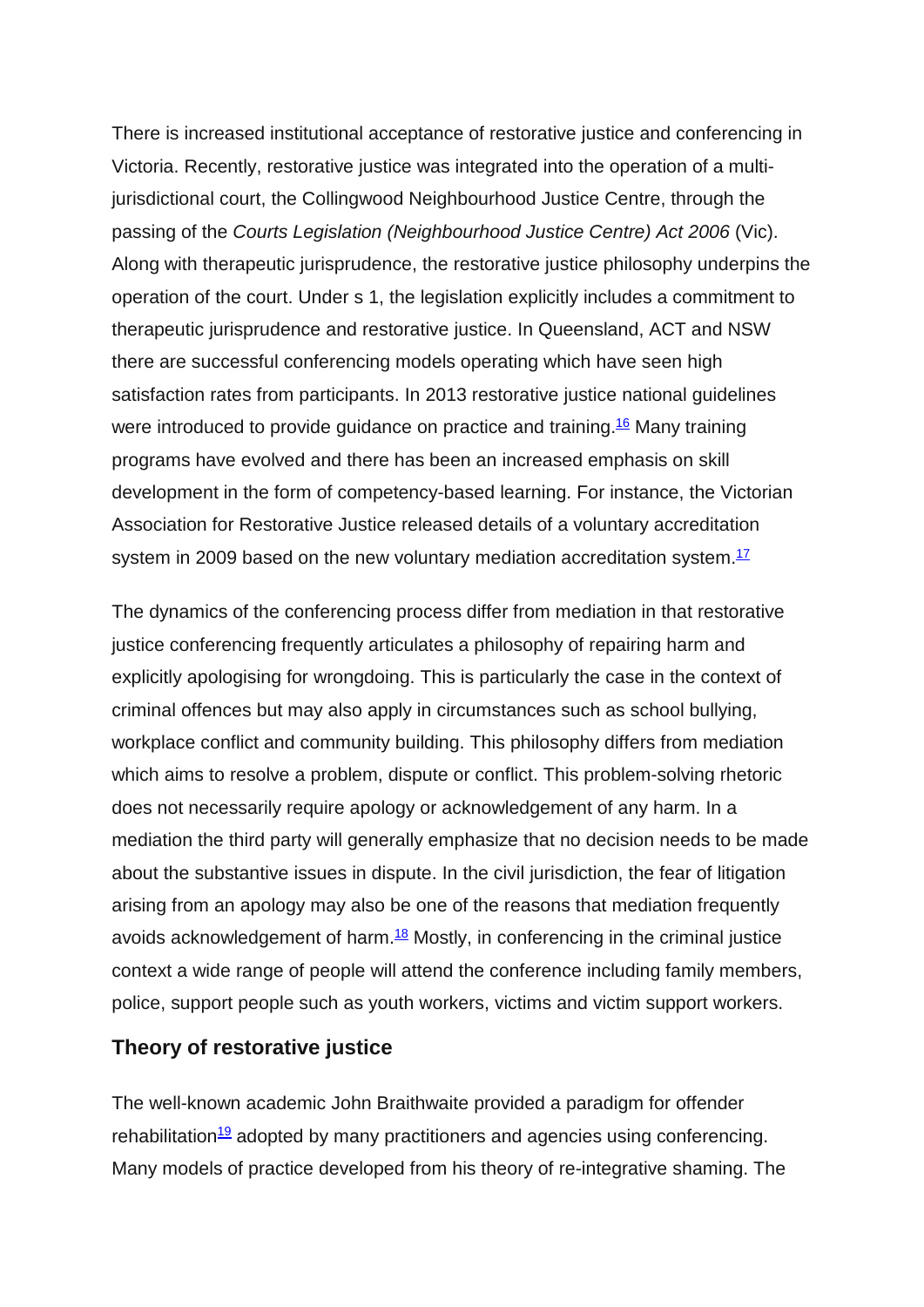aim for the victim in conferencing is to make the harm resulting from the offence clear. For the offender, the aim may be to provide a forum for 'reintegrative shaming'. This process provides the offender with the opportunity to understand the effects of his/her crime and a process of 'shaming', not the person but the act, grants the opportunity for forgiveness and re-integration back into the community. Research has also shown positive effects for the victim in that they are emotionally more capable of 'moving on' after experiencing a conference due to changes in emotional responses to the crime such as reduced anger and fear. $\frac{20}{20}$ 

Clearly, re-integrative shaming raises the issue of emotion in restorative justice processes. Often an apology will occur in the conferencing process or through other restorative justice processes such as the offender writing a letter of apology to be read in court. $21$  One of the important practice concerns in conferencing is the need to deal with the emotional concerns of parties, both victims and offenders. $\frac{22}{3}$  For the offender, shame can work to assist in rehabilitation, although the notion of 'shaming' has been critiqued in the literature and may involve a promotion of empathy in the offender rather than shame. $\frac{23}{5}$  Shaming is a problematic outcome in conferencing and may create barriers to successful conflict resolution. Understanding and recognition of the emotional benefits of restorative justice conferencing, where victims can recover from the effects of negative emotions through experiencing the conference, is increasing. $\frac{24}{3}$ 

There are organisations for restorative justice both nationally and internationally. For example, an organization in Victoria, the [Victorian Association for Restorative Justice](http://www.adrac.org.au/adr-mapping/www.varj.asn.au) offers group convenor training and accreditation in both the theory and practice of restorative justice. The association promotes restorative justice practices in education, health care and education.

#### **What is the future of restorative justice?**

The likelihood is that restorative justice will grow as it is used in more areas. For instance, some key growth areas have been education and workplace conflict. Forms of restorative justice have been used in defence force conflict. In Victoria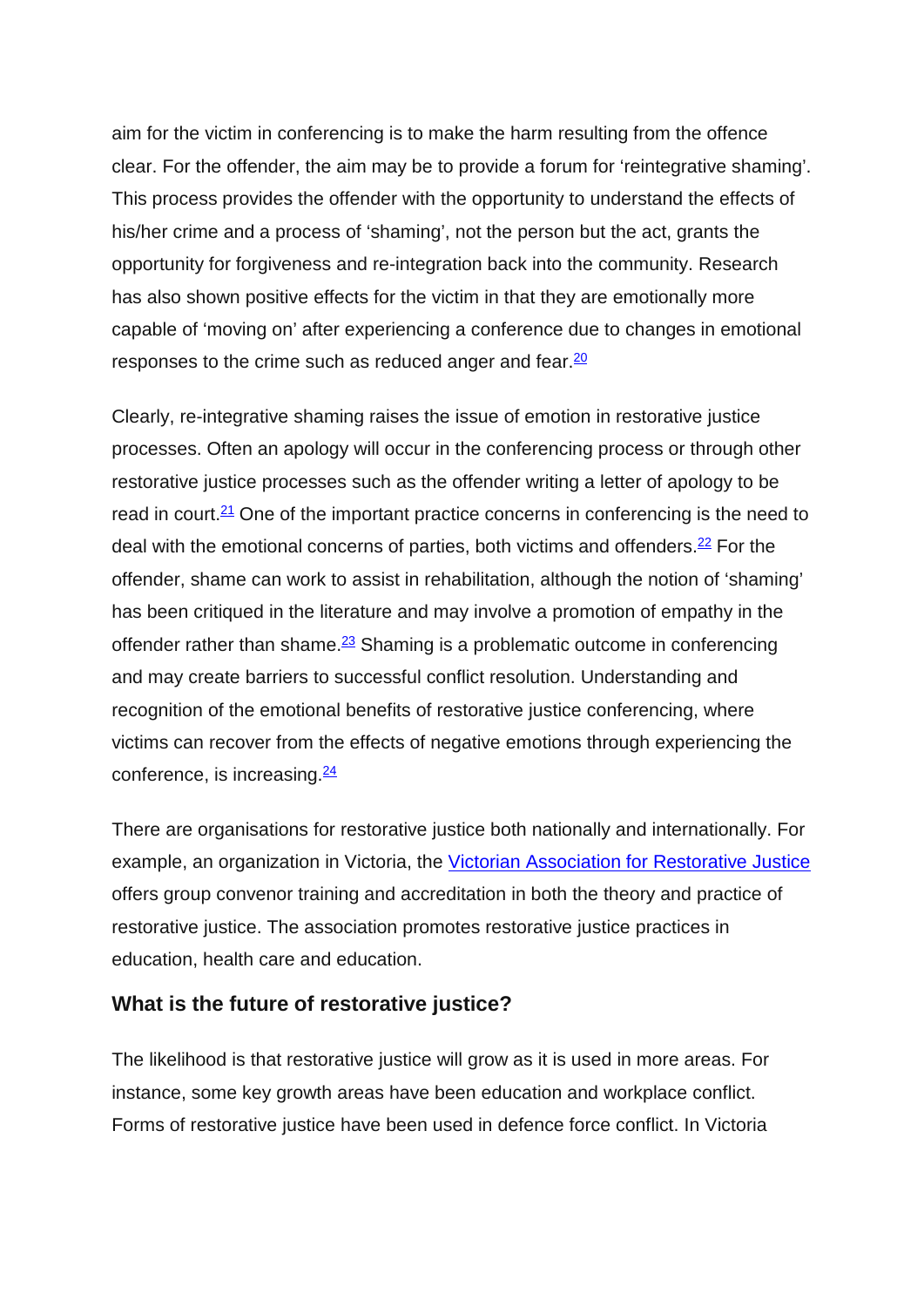## there have been calls to use this approach more widely in sexual offences $\frac{25}{2}$  and culpable driving cases.<sup>26</sup>

1. There are a number of processes that fall under the banner of restorative justice. Restorative justice processes seeking restorative justice outcomes include victim-offender mediation, community and family group conferencing, circle sentencing, restorative programs in juvenile justice and programs in indigenous justice: United Nations Office on Drugs and Crime, *Handbook on Restorative Justice Programs* (Criminal Justice Handbook Series, 2006) 13-29.

2. John Braithwaite, 'Doing Justice Intelligently in Civil Society' (2006) 62 *Journal of Social Issues* 393.

3. Ibid 402.

4. Declan Roche, 'Dimensions of Restorative Justice' (2006) 62 *Journal of Social Issues* 217.

5. Ibid 221.

6. Kathleen Daly, 'Restorative Justice: The Real Story' (2002) 4 *Punishment and Society* 55.

7. For a discussion of the various programs in each State in Australia and in the Pacific region: Gabrielle Maxwell and Hennessey Hayes, 'Restorative Justice Developments in the Pacific Region: A Comprehensive Survey' (2006) 9 *Contemporary Justice Review* 127.

8. Kathleen Daly, Hennessey Hayes and Elena Marchetti, 'New Visions of Justice' in Andrew Goldsmith, Mark Israel, Kathleen Daly (eds), *Crime and Justice: A Guide to Criminology* (LBC, Thomson Reuters, 3rd ed., 2006) 444.

9. An important report on restorative justice is Lawrence Sherman and Heather Strang, *Restorative Justice: The Evidence* (Smith Institute, 2007). The authors researched conference-type processes in the United Kingdom, United States and Australia. They claim that where there is a third party process that includes a face-to-face meeting among all parties connected to a crime, their research shows that this process substantially reduces repeat offending for some offenders (but significantly not all offenders), increased diversion, reduced victim stress symptoms, increased satisfaction for victims and offenders with justice in comparison with traditional criminal justice processes, reduced victims desire for violent revenge, reduced costs when used as a diversion from criminal justice processes and reduced recidivism in adults, or equaled the rate for youth, in comparison to prison. The third parties in this study were police persons and were all trained in substantially the same manner. 10. Kathleen Daly 'Restorative Justice and Sexual Assault: An Archival Study of Court and Conference Cases' (2006) 46 *British Journal of Criminology* 334. See for a critique of this approach Annie Cossins, 'Restorative Justice and Child Sexual Offences: The Theory and the Practice' (2008) 48 *British Journal of Criminology* 359. See also Kathleen Daly, 'Setting the Record Straight and a Call for Radical Change: A Reply to Annie Cossins on "Restorative Justice and Child Sexual Offences"' (2008) 48 *British Journal of Criminology* 557.

11. A reduction in reoffending and other issues relating to crime such as victim stress, may depend upon the model and context of conferencing practice. For a discussion of a particular model and context in New Zealand, where conferencing practice has been pioneered and extensively implemented: Gabrielle Maxwell and Allison Morris, 'Youth Justice in New Zealand: